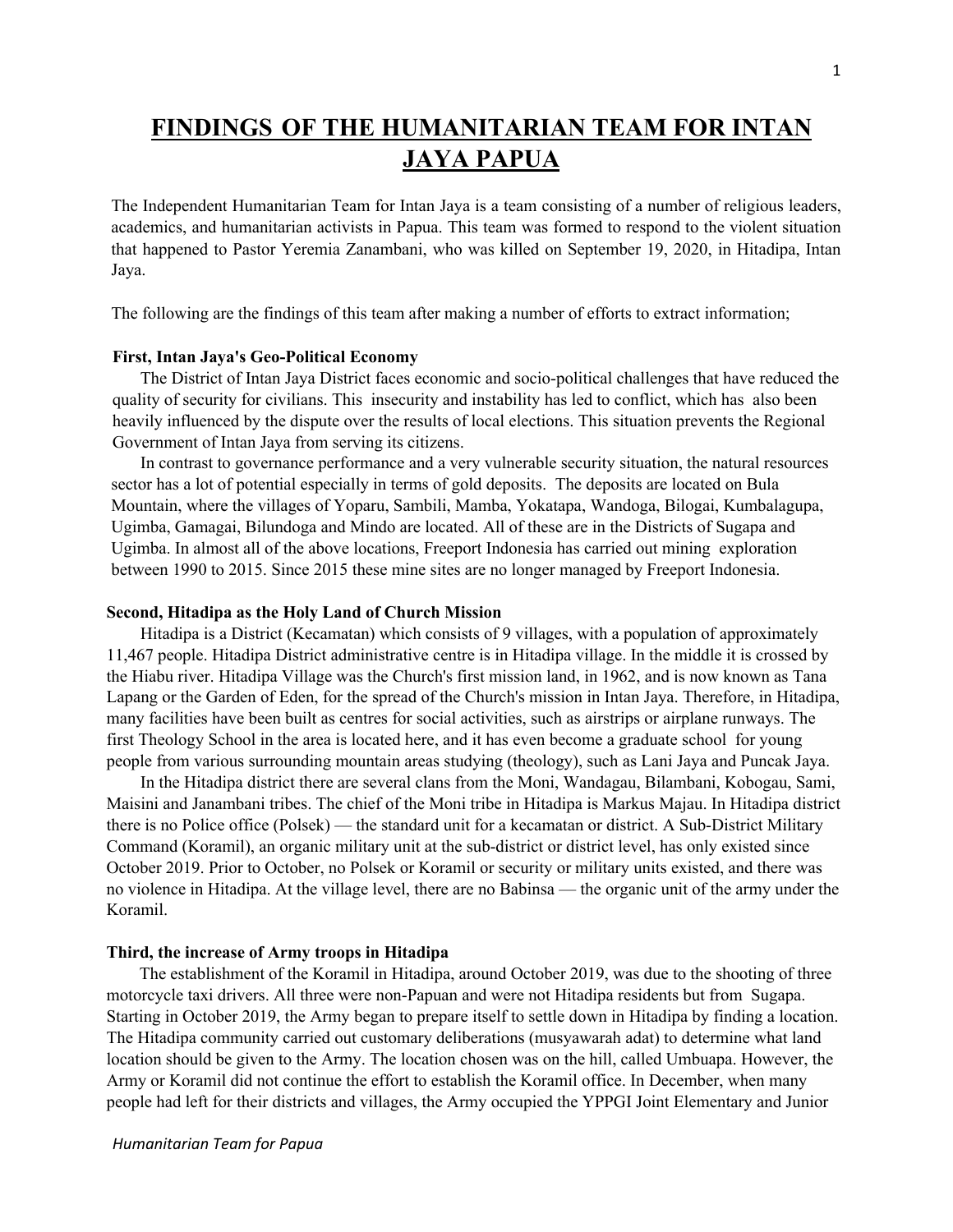High School in Hitadipa. The school is being used as the headquarters of the Koramil in Hitadipa to this day. There are an estimated 75 Army members at the Koramil. After the events of 17 September 2020, the Army members at the Koramil increased by 30 people.

Meanwhile in Intan Jaya, after the shooting and killing of Pastor Jeremiah the number of troops increased, as well as the existing troops such as organic and non-organic troops; including Brawijaya 433 Troops, Kopassus 1 Squad, Infantry 753 Troops. The continued increase in these troops enabled the confiscation and use of local government facilities, such as the offices of the Environment Agency, ESDM and KPUD, as military headquarters.

#### **Fourth, Pastor Yeremiah — Firm and Respected**

Pastor Yeremia, is the former Head of the GKII Diocese of Hitadipa Intan Jaya; Until his death the Pastor was the Chairperson of the Theological Bible College in Hitadipa as well as an advisor to GKII Region 3 Papua in Hitadipa Intan Jaya. The Pastor routinely served in the two areas of Janambu and Bulapa. For Janambu, which is close to Hitadipa, if you are walking, and leave in the morning, by afternoon you can return to Hitadipa; While Bulapa, is quite far. Usually the Pastor had to stay overnight, leave Saturday morning and return only Sunday afternoon. The Pastor was a linguist, a translator of scriptures from Indonesian to Moni. His activities often meant that he had to travel to Timika. After he was head of the Diocese, the Pastor, taught at the First Theology school in Sugapa from Mondays to Thursdays. While teaching, the Pastor did not return. He only returned from Friday to Sunday to Hitadipa. The Pastor was known as someone with principles and firm character. An example of this is his search for two children from Hitadipa who have been missing since April 21, 2020.

#### **Fifth, a Long Succession of Violence in Hitadipa**

We found out that in the past year, there were a series of events that occurred in Hitadipa District, in the form of armed clashes between the Army/Police and TPNPB-OPM violence against Hitadipa civilians as well as the seizure of local people's homes. This started from the shooting of 3 motorcycle taxi drivers in 2019. On December 17, 2019, there was another shooting of 2 members of the Indonesian Army by TPNPB-OPM. Armed contact between the two parties increased after the incident and had a direct impact on local residents. Several locations for shooting during this month include Kulapa village (Hitadipa District), Ndugusiga Village (Sugapa District), Bulapa Village (Sugapa District), and Ugimba Village (Ugimba District). These various incidents are inseparable from the series of troop deployments during December in several regencies, including Intan Jaya. Security forces also occupied YPPGI Joint Elementary and Junior Secondary School in Hitadipa, which caused fear from teachers and school children.

At the beginning of 2020, the violence escalated. On January 26, 2020, Alex Kobogau, a civilian died from Army gunfire. The security apparatus stated that Alex was a TPNPB-OPM combatant, however the residents stated that Alex was a civilian. On the same day, a child, Jackson Sondegau (8 years old) was shot in the stomach while Yopi Sani Yegeseni (14 years) was tortured during detention by the security forces.

Violence continued on February 20, 2020, when two other civilians namely Kayus Sani (51 years), a Yoparu tribal chief and Melki Tipagau (11 years), a grade VI YPPK Bilogai Elementary School student in Sugapa died after being shot by the Army. At the same time, Martina Sani (12 years) had to be treated for gunshot wounds. Also, during February, thousands of residents fled their homes and were unable to carry out normal activities. On May 22, 2020, Yunus Sani was killed by the TPNPB-OPM because the victim was suspected of being a spy.

This series of events shows an escalation of violence which not only resulted in casualties from the security services and combatants, but also more victims from civil society including children. The typology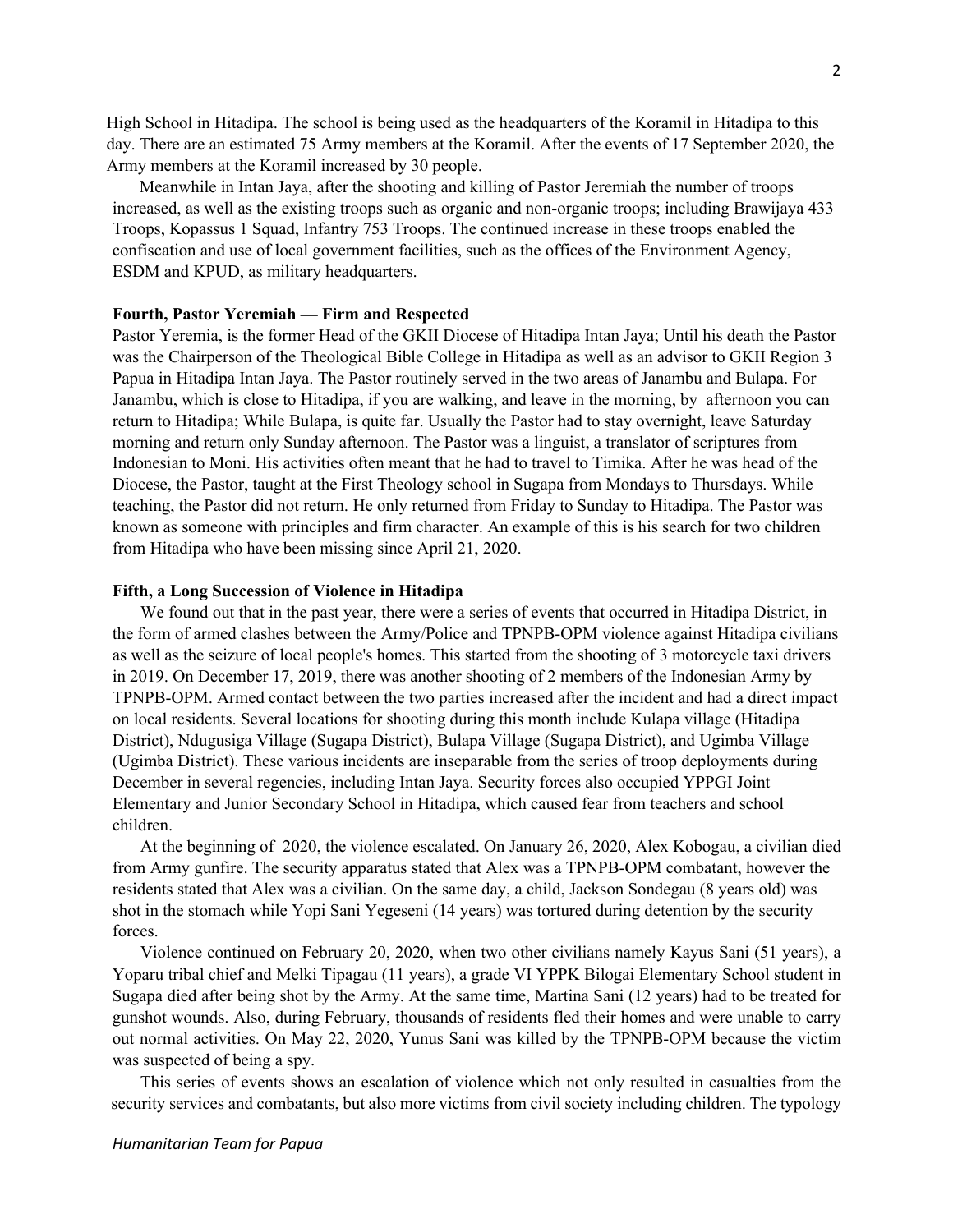of violence experienced by civil society during the period October 2019 - September 2020 includes: intimidation, threats, mental and physical terror, coercion, sweeping, persecution, enforced disappearances and murder. The layered trauma and powerlessness due to the violence and deprivation of the right to life have resulted in prolonged suffering in the local communities.

# **Incident of Enforced Disappearances**

The incident, on April 21, 2020, started with a sweeping (checking) activity for the prevention of Covid19 by members of the Army with the public in Sugapa. From these activities 3 people were taken. Of the three, 1 person was released. The other two people were not released. They were taken to the Sugapa Army Koramil headquarters. After that, the two people were never seen again. Because they were taken during the Covid19 checks, the family suspected that the two were positive for Covid19, so they thought that after two weeks they would be released. However, in that two week period the family was contacted or notified of their whereabouts or status. After two weeks the family came and asked the Army about their whereabouts. The Army admitted that the two people were detained by the Army, but they did not clarify regarding their condition and whereabouts at that time. Pastor Yeremiah was one of 4 family members asked to follow up on the situation. In a meeting attended by officials from the Regency and the local Army and Police leadership, the Pastor had emphatically and directly addressed the Commander stating "if they are dead, please show me where the grave is, so the family can grieve. If they are still alive, please return them ".

#### **Events September 17-19**

- On September 17, around 12 noon, shots were fired at a group of Army members, in Sugapa Lama, resulting in 1 member dying and 1 long barrel gun belonging to the Army to be taken by the TPNPB-OPM;
- After the attack, the people of Hitadipa were summoned one by one not all residents were summoned), to notify them that the lost weapons that were taken by the TPNPB-OPM were to be returned immediately. The Pastor was asked to announce this and also the residents were asked to send people to other villages in Hitadipa district, with the same message for the weapons to be returned. The message was accompanied by a threat that if it wasn't returned the Hitadipa district would be bombed. This practice continued to September 18, the next day.
- On September 19, at around 9 am, the community members were gathered by Army members in the field in front of the Koramil office, led by the Commander, who told the community that they had two days to return the weapons that were seized on September 17, and if not returned within those two days , then a crackdown operation would be carried out on the residents. He further ordered two youth to find Melianus Wandagau, the head of the Moni tribe in Sugapa Lama — the location of the weapons seizure on 17 September.
- On the same day, around 12 o'clock, the people were gathered again in front of the Imanuel 1 Church by Alpius, a member of the Army Koramil, who said, "The Pastor has never taught the 10 laws of God to the congregation. The Pastor does not teach the congregation or the community. The 10 Commandments are clear that you should not kill people, but you kill people." Alpius also said that "The People or the Hitadipa people who have become enemies, opponents and are at war with me (Army/Police)) are, among others, Jimi Sani, **Rev. Yeremia Zanambani**, Rev. Yakobus Maiseni, Mrs. Ev. Naomi Kobogau / Maiseni, Roni Majau and Amoli Wandagau". As a result of this statement all the men and women, including the Pastors and church leaders cried in front of Alpius.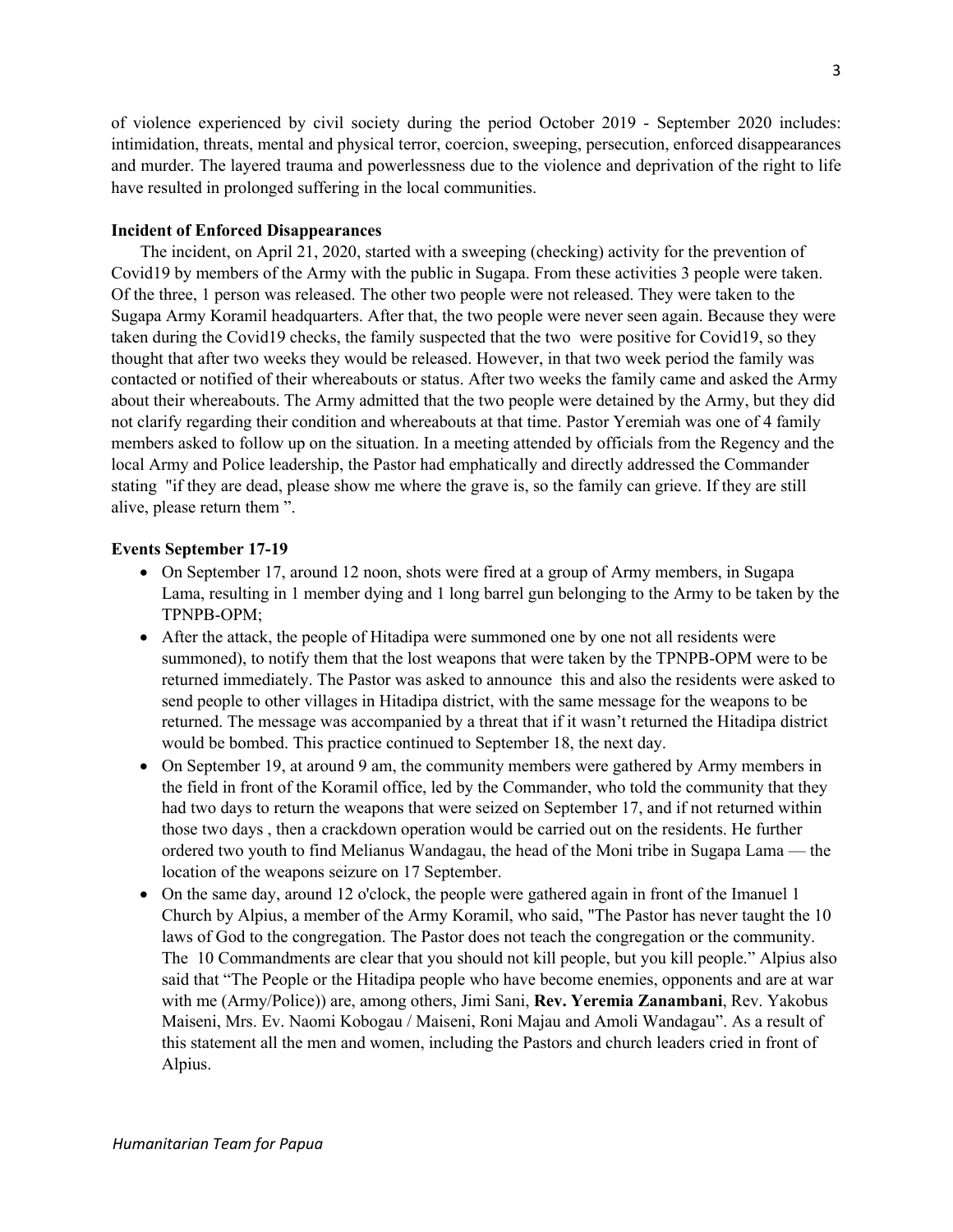- Around 13:00PM TPNPB- OPM shot from the north towards the Headquarters of the Hitadipa Koramil, to be precise, the YPPGI Elementary School Building, and as a result, one Personnel from the BKO Aptekel Koramil for Hitadipa died.
- A few minutes later, at 13.55 the Army carried out retaliatory shooting towards the northern part of Hitadipa village in the Hiyabu River Estuary and Dogabu River areas for approximately 30 minutes;
- At around 14:55 Mrs Meriam Zoani/Zanambani wife of the late Pastor Zanambani met a group of Army members, at the end of Hitadipa airfield. There were a lot of them in a row of 50-60 meters long, led by Alpius. Mrs Meriam was surprised and afraid when she saw the group. Mrs Meriam was a little relieved when she saw Alpius, the leader of the troops at Hitadipa, and the two of them even had a chance to look in each other's eyes. Mrs Meriam and the Pastor had considered Alpius like their own child because Alpius often came to their house to bathe, ask for food, eat together, or get water for his garden. Alpius himself used to call Meriam "Mama". Mrs Meriam and the Pastor also knew that Alpius often spent time with the community and got to know the residents well. At this meeting Alpius asked Mrs Meriam, "Did Mama see people? Mrs Meriam answered, "no". "Did Mama see people on the street?" she answered, "no". And answered further, that "she spent the day only with the Pastor, who is currently still in the Pig pen". Then a third question was asked by Alpius, "So is Bapak (Mr) in the pig pen?" and Mrs Meriam answered, "yes".
- At 15:25 Army members with full uniforms passed the Hiyabu River main bridge; Arriving at Taundugu Village, one person guarded the road, while another Army member went down to Taunduga Village and immediately burnt the Health Building and the Health Staff Houses used by the community in Taundugu. The reason why the Army Members burnt the Health Facilities and Community Homes was that the TPNPB-OPM hid behind the Community Buildings and Houses when one Army member was killed on 19 September 2020 and died. As a result, the residents experienced losses in the form of the loss of residence, children's elementary and junior high school certificates were burnt, household equipment was burnt, one motorbike was burnt, and the governmentowned health facilities were burnt.
- At 15.30 WIT 4 members of the Army headed for the Pastor's pig pen. Two Army members stood 23.79 meters from the main Intan Jaya Regency road, while 2 other members including Alpius, went straight to the pig pen.
- Immediately there was a command "raise your hands! and the Pastor answered while raising his hand, saying that I am a "Servant of God"; two Army members fired 2 shots, one shot to the left hand and the other shot towards the wall. The Pastor fell and was allegedly stabbed with a sharp knife in the back of the body.
- Around 18:00PM in the afternoon, the weather was getting dark, the Pastor had not returned. Ibu Meriam ventured to the Pig pen to meet the Pastor. When she arrived at the pig pen, she found the Pastor had fallen on the ground in the physical condition *lying down* on the ground, prone (front of the body facing the ground), covered in blood. However, the Pastor was still able to communicate verbally. Mrs Meriam asked "why?" (What happened?). The pastor replied, "the people who we fed are the ones who shot and stabbed". The Pastor had a gunshot wound to his upper left hand, which was quite severe and was bleeding a lot. In addition, the priest was also stabbed with a military knife, bayonet at the back of his upper body, and the back of his neck. This wound was also causing a lot of bleeding.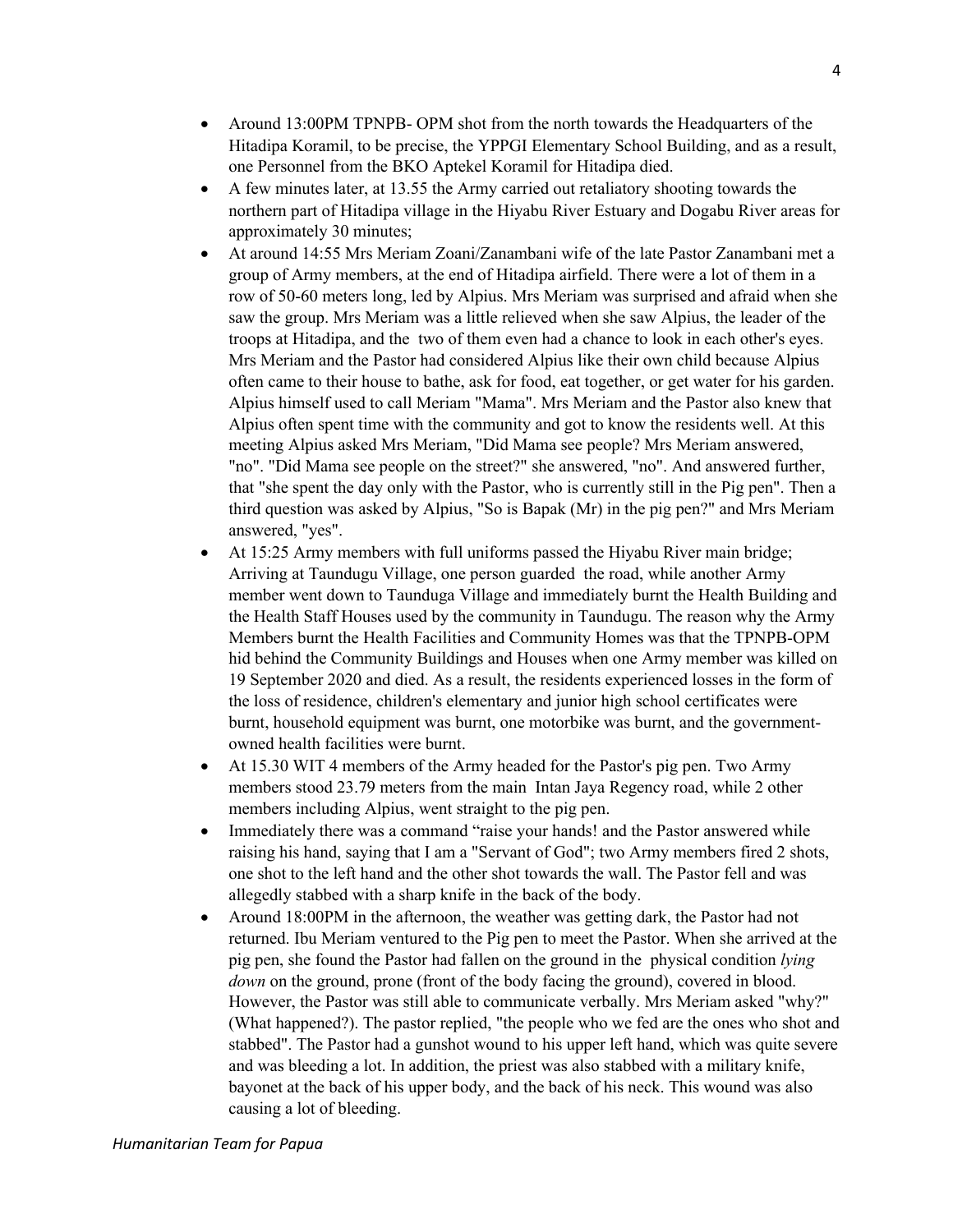- Seeing this condition, Mrs Meriam went to the house of Yulita Zanambani, a resident who lives near the location of the pig pen. Yulita lives with Yohana Bagobau. Mrs Meriam asked both of them for help and to go to the pig pen, and see and look after the Pastor. She then went to the house of Yusak Janambani, from Hitadipa, whose house was quite far from the pig pen. Her goal was to ask for help. Arriving there, she found that there were many residents at Yusak's house, silent, because they were afraid. Mrs Meriam told Yusak and the others that the army had shot the Pastor.
- Everyone was silent, and only one of them asked Mrs Meriam, "is the Pastor still alive?" She answered "still". Ibu Meriam joined the residents at Yusak's house until the morning. She was not allowed to leave the house.

# **Sixth, Pastor Jeremiah's Bullet Wounds**

The shooting above, of Pastor Yeremia, was carried out with a standard military firearm at a distance of approximately 1 meter; the object hit his body with one bullet to the upper left hand; on the skin there are visible vertical straight slices ranging from 7-10 centimetres; these are not just skin wounds from bullets; his hands were almost cut off; the remains of the bullet were not found, and none of the witnesses who initially picked up the victim or accompanied the victim after the incident found rifle bullets; wounds were also found on the upper back of the victim's body, allegedly caused by a sharp weapon. This resulted in a wound that was bleeding profusely.

# **Seventh, Traumatised People and Self-Evacuation**

As a result of the various violent incidents, the people of Hitadipa District have either gradually made themselves safe or evacuated themselves from their homes. The climax was when Pastor Yeremia was murdered. Shortly after the priest was buried, at around 11 noon on September 20, 2020, people fled to the forests, and to a number of other areas in the neighbouring regency. Until now there has been no data collection on those who have taken refuge outside the regency, and as a result they have not received assistance and economic guarantees, security and any certainty about returning to their villages.

#### **Eighth, Hopes**

The people of Hitadipa District hope that (1) they can return to their homes to continue their life. Likewise with the families of the victims, they hope that (2) they can come back to be able to perform mourning services over the death of Pastor Yeremiah Zanambani. Furthermore (3) they hope that the Army, both Organic and Non-Organic troops no longer have a presence in Hitadipa, apart from being traumatized, the community believes that Hitadipa is the holy land of Church Mission where violent practices are not allowed.

The victim's family also conveyed that (4) they refuse to take an autopsy for two reasons: a lot of evidence and testimonies have been given in order to punish the perpetrators of this case; Also the reopening of graves is contrary to traditional values in Papua, and will have a bad impact on the family.

### **Recommendations,**

- 1. Demand the President of the Republic of Indonesia to order the Army Commander to withdraw troops and stop military operations in Intan Jaya;
- 2. Demand the National Commission on Human Rights to immediately conduct an investigation into the alleged (serious) human rights violations in Hitadipa;
- 3. Demand the Governor of Papua to assist the Regional Government of Intan Jaya in carrying out psychosocial healing for the traumatized Hitadipa community;